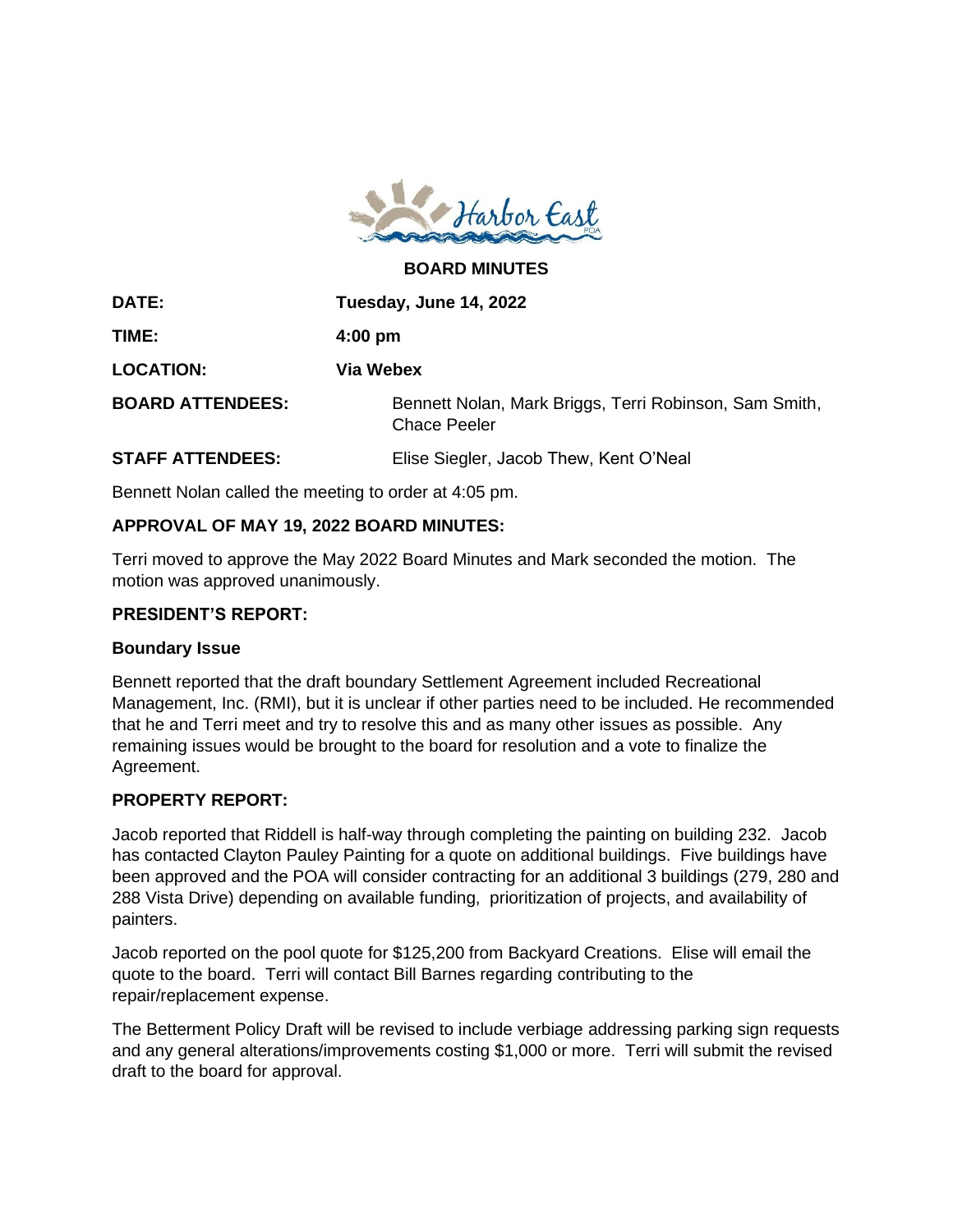Kent reported that his crew is weed eating and blowing debris. Kent reported an instance where two Unit Owners were not in agreement about work to be done. The board decided that in such instances, the Unit Owners should submit a work order which will be screened by Mark to determine the need for Board involvement.

### **OFFICE MANAGER REPORT:**

Elise reported that Ronny Mann is assisting with the NYPDES renewal Application. Terri moved to approve retaining Ronny through 2022 unless circumstances dictate otherwise, and Sam seconded. The motion passed unanimously.

The board discussed asking an engineer to assist with reviewing the work on the 24 Blue Bird decks. Bennett and Sam will contact their friends who are engineers to assist with this.

Jacob reported that 14 pavers/wheel stops have been ordered for the Pine Cove parking lot.

Mark reported that the B&L paving quote to re-asphalt the office driveway (\$1,050) did not include Werneke's quote to dig it out. Total expense is \$1,600. Terri moved to approve the proposal and Mark seconded. The motion passed unanimously.

Mark reported that the B&L proposal also included a quote of \$4,725 to re-asphalt the end of Vista Drive. The Werneke quote to dig out was \$920 for a total of \$5645. Mark moved to approve the Vista Drive proposal and Sam seconded. The motion passed unanimously.

Jacob will get a quote from Werneke on removing the asphalt on the Phase III tennis court.

# **INSURANCE REPORT:**

Terri reviewed the updated insurance policies. Terri moved to approve the procurement of a \$1 million umbrella policy to apply to the HEPOA,LLC policies and Sam seconded. The motion was unanimously approved.

Elise reported on the two chimney proposals. Bennett moved to approve the Chimney Doctor proposal and Mark seconded. The motion was approved unanimously. Elise will alert the Chimney Doctor that there will likely be a few less than the 192 chimneys reflected in their quote and confirm pricing remains the same.

Bennett suggested that Elise include the chimney information in the newsletter with the option to opt out by a specific date. Opting out would require proof that they the unit owner had their chimney(s) inspected by a qualified party.

Elise will email Cynthia and Tona with BHC Insurance about the chimney inspections to determine whether there are any guidelines or requirements.

The Pool and Quiet Hours were discussed. Terri moved to make the Pool hours 9 am to 10 pm, and Mark seconded the motion. The motion passed unanimously.

Elise reported that the Entergy meter sockets on 147 Vista Drive were damaged due to old age and Summitt's Circuits had temporarily repaired them and ordered the parts to replace them. Jacob will determine whether it makes sense to keep some of these parts on hand.

Elise reported that Bates Sales & Service will inspect and clean Unit Owner dryer vents. The invoices will be paid by the POA, and Unit Owners will be charged for reimbursement. The